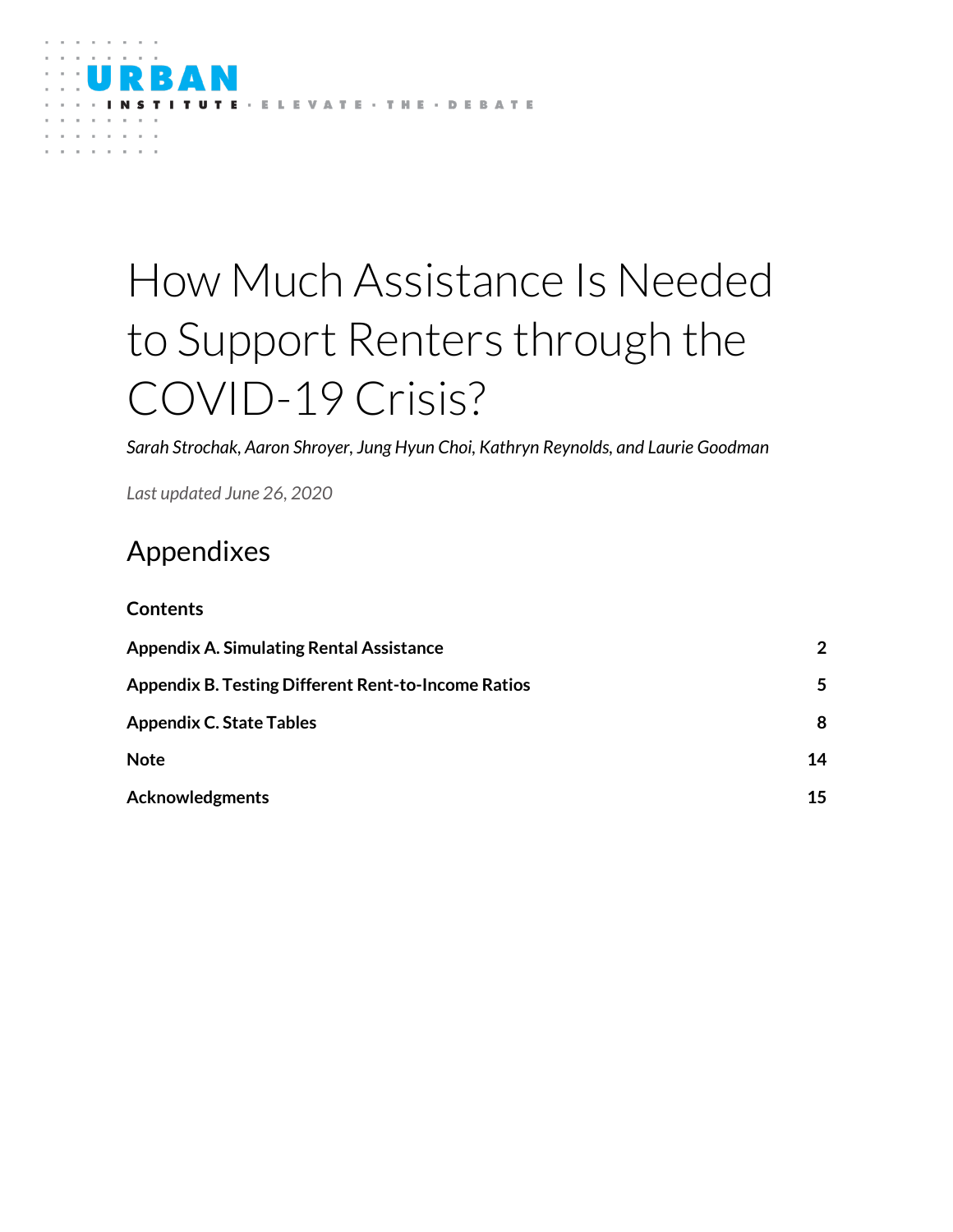# <span id="page-1-0"></span>Appendix A. Simulating Rental Assistance

## **Methods**

#### **(1) ESTIMATING JOB LOSSES**

To simulate real-time loss of employment, we use data on [State and Metro Area Employment \(](https://www.bls.gov/sae/)SAE) job loss from the Current Employment Statistics (CES) program from the Bureau of Labor Statistics. The data we use are derived from a monthly CES survey of 145,000 business and government agencies. To estimate the current income and population of workers by industry, we match the CES data to the 2018 American Community Survey data, the most recent year available at the time of analysis.

For each state, we use total nonfarm employment by industry to calculate non-seasonally adjusted change in employment between February and April 2020 in SAE. We then adjust the share of jobs losses to account for the fact that this analysis includes only renters, who are more likely to be unemployed than homeowners, even within the same industry. Using the 2018 ACS data, we calculate a multiplier (the "renter ratio") for change in employment by taking the ratio of the unemployment rate by industry for renters to the unemployment rate by industry for both renters and homeowners. We multiply changes in job loss by industry by this multiplier to get our final estimate for change in job loss by state and by industry.

Based on this estimate, we then randomly sample renters in the ACS to simulate job loss. Every renter who earned wages and worked in the past year is assigned a random number from a normal distribution. We then calculate the weighted percentile, using the person-level weights from the ACS, at the estimate for change in job loss. For example, if a given industry in a given state lost 10 percent of jobs and had a renter ratio of 1.2, then we would calculate the weighted 12th percentile and assign all renters at or below that percentile with job loss.

Because of the nature of the weighted ACS data, we end up with errors at the margin, as one observation in the data can represent a large number of households. We choose to persistently overestimate unemployment by selecting households that are at or below, as opposed to just below, the weighted percentile. The amount of error varies randomly owing to different weights, but it is always an overestimate. We choose to overestimate instead of underestimate as our analysis does not account for a large number of households that have lost income in other ways besides job loss (i.e., reduced hours, reduced tip income, or reduced salaries).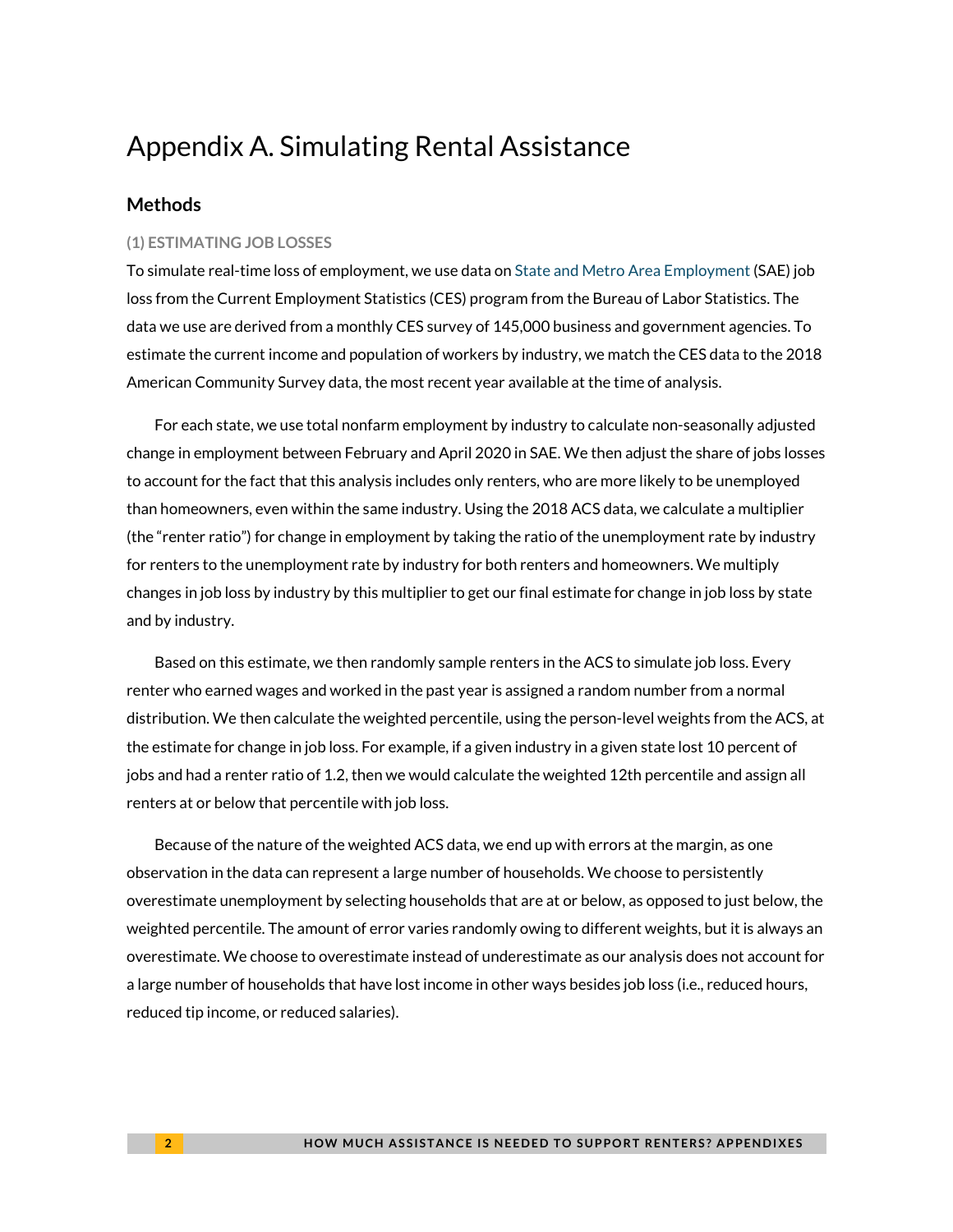For most state-industry combinations, we use CES data by state. If a given industry is not reported in a state, we use the national estimate for change in job loss, adjusted by the renter ratio, to determine the share of renters in that state with job loss.

#### **(2) UNEMPLOYMENT INSURANCE & CARES \$600 WEEKLY SUPPLEMENT**

For renters that have lost their job, we assume they lose all their wage income but retain income from other sources. We then run another simulation to account for the fact that not all those who lose their jobs will receive unemployment insurance (UI) benefits. While some renters may be ineligible for benefits, there are several other reasons unemployed people may not receive benefits, including the inability to access the system to file a claim. Based on prior studies, we assume a UI benefit take-up rate of 65 percent. $1$ 

We again use a random simulation to determine who, in our model, receives unemployment insurance benefits. All those with job loss are assigned a random number from a normal distribution. We then calculate the weighted 65th percentile, using person-level weights, and assign all those below the percentile as receiving unemployment benefits. We assume that those who lost jobs receive half their monthly wages as UI benefits if that amount does not exceed the state's maximum UI benefit. We cap the maximum received benefits to the state's maximum UI benefits. For those who receive UI benefits, we also allocate \$600 per week provided by the federal government under the CARES Act, which adds up to \$2,598 (\$600 \* 4.33 week) a month.

#### **(3) CALCULATING LOST INCOME**

Up to this point, we have been analyzing at the person level. Since rent is a household-level variable, we now aggregate to the household level to determine the effect of job loss on rent burden. For each household, we summarize income lost (for those with job loss, all wage income is replaced with 0) and subtract this amount from household income to estimate income after the unemployment. We replicate this for income with state unemployment benefits and federal unemployment benefits (the extra \$600 a week provided by the CARES Act).

#### **(4) ESTIMATING ASSISTANCE**

We develop two potential options for supporting renters. The first option returns all households who have experienced a job loss to their previous rent-to-income ratio, with a cap of 30 percent. If a household had a rent-to-income ratio below 30 percent, and then experienced a job loss that caused a rent-to-income ratio above 30 percent, then that household would be returned to 30 percent, not their prior rent-to-income ratio. This option does not provide any assistance for households that were already experiencing unemployment but did not have a COVID-related job loss; this option also does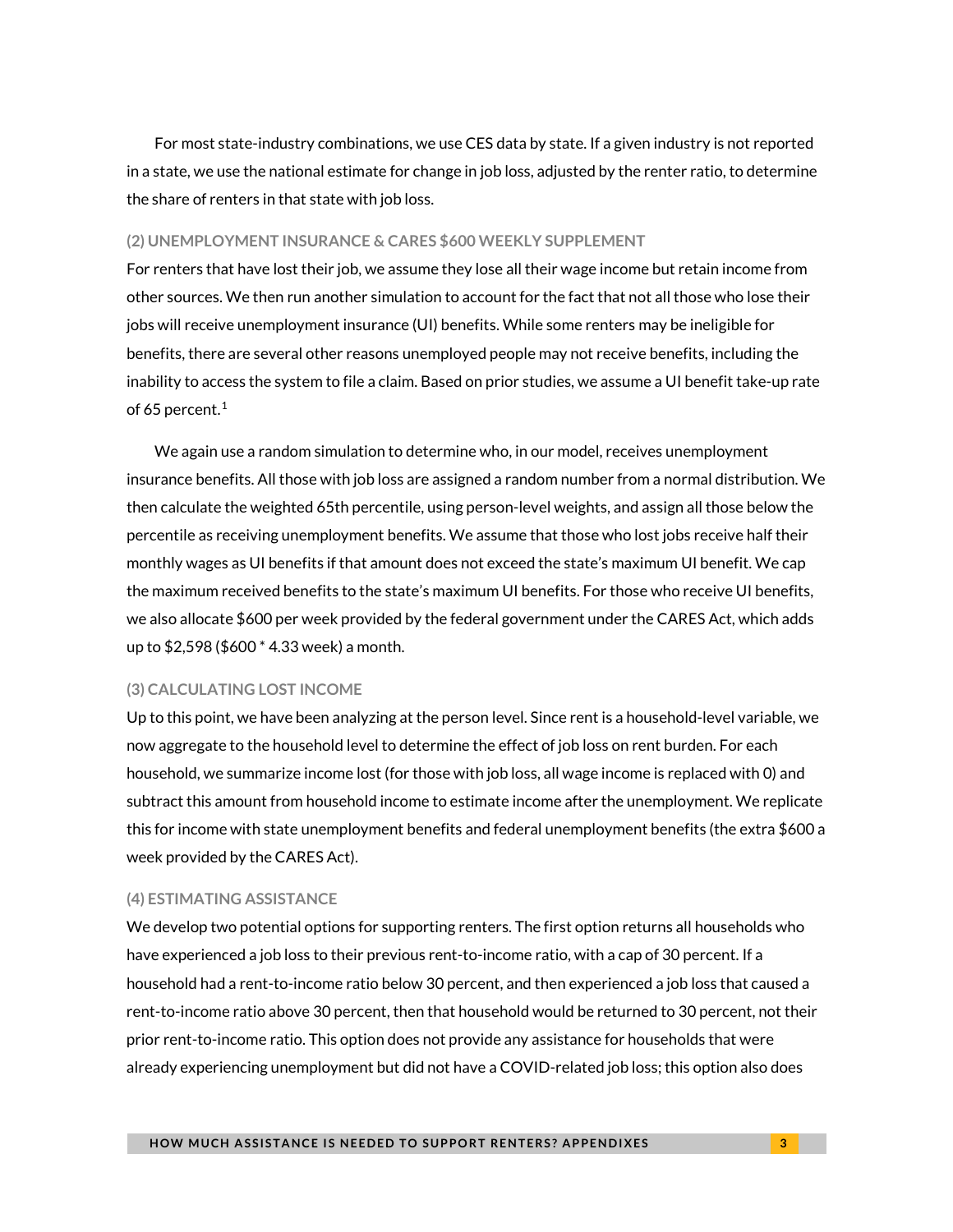not provide assistance for rent-burdened households (those spending more than 30 percent of their income on housing) to reduce their rent burden.

The second option alleviates the rent burden for all renters, regardless of recent job loss. In this scenario, all renters are provided with assistance to maintain a 30 percent rent-to-income ratio.

For the first option, we provide estimates both in income assistance and rental assistance. Income assistance is the amount of monthly assistance needed to replace lost income, or supplement existing income, to achieve a certain rent-to-income ratio. Rental assistance is the amount a household's monthly rent payment would need to be subsidized to achieve a certain rent-to income-ratio. For the second option, we provide estimates in rental assistance only.

For households with negative income, we reset negative incomes to zero in calculating assistance. For those households, the cost of assistance represents replacing the full cost of rent, but not additional assistance to account for the negative incomes.

#### **(5) LIMITATIONS**

Our estimates may vary from actual unemployment in several ways. First, we are considering only people who lost their jobs in the analysis, not those whose incomes may have been affected in other ways. While many have experienced outright job loss, others have seen their employment affected in other ways, such as reduced hours and reduced wages. Those income losses are not captured in this analysis, likely causing us to understate the amount of aid needed in the immediate future. Second, there is likely to be some recovery of jobs over time. When looking at the drop-off in benefits that will occur if the supplemental federal unemployment insurance sunsets at the end of July, some job recovery will likely have occurred as the economy begins to reopen. In that case, our estimates may be higher than the need in those months. We will continue to monitor data releases and provide updates on the estimates if possible and necessary.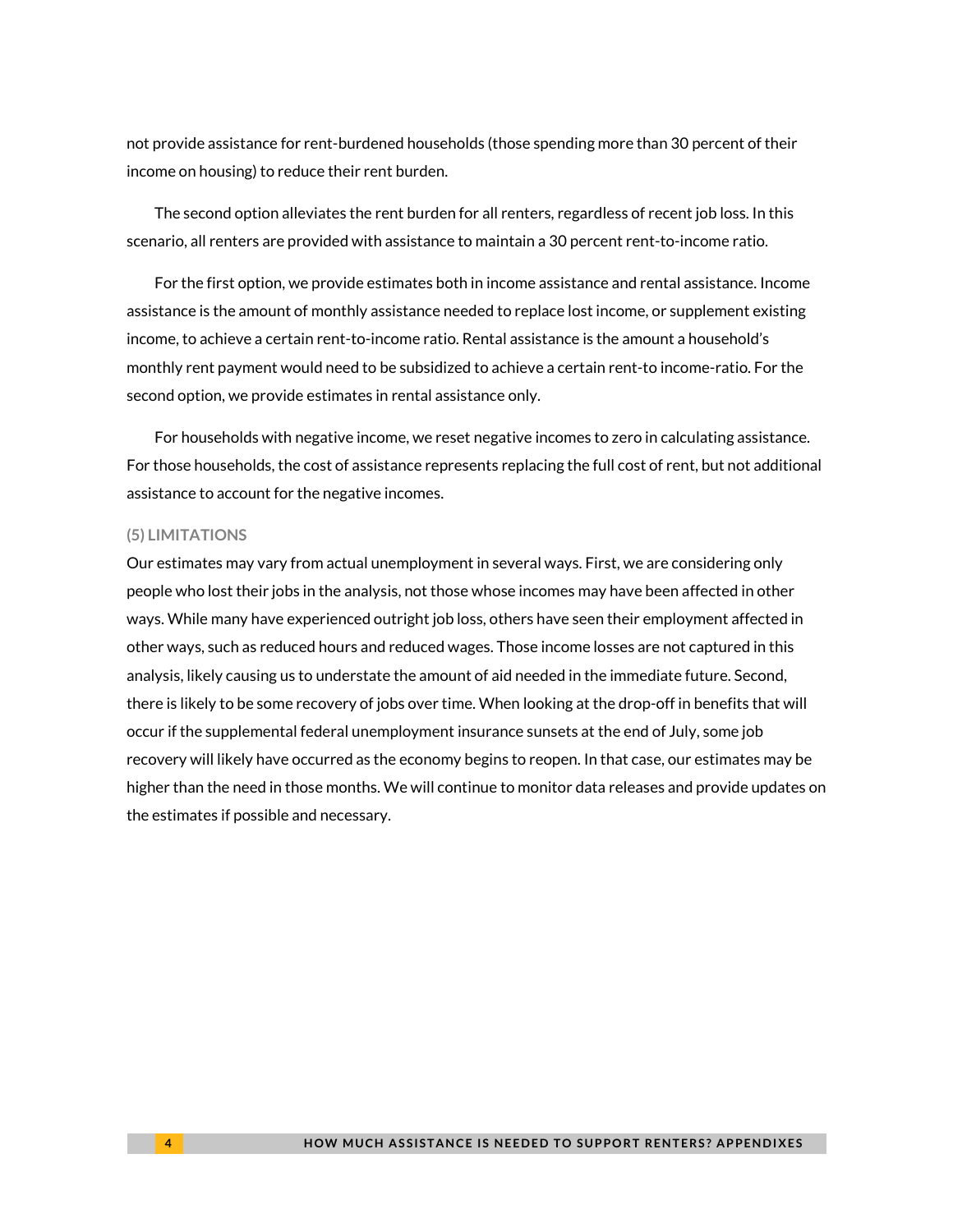# <span id="page-4-0"></span>Appendix B. Testing Different Rent-to-Income Ratios

In the tables below, we estimate the cost of assistance using different rent-to-income ratios as the cap or the goal.

In the first scenario, we estimate the cost of returning all renters to their prior rent-to-income ratio, with different caps. For instance, in the 30 percent cap scenario, all renters are returned to their previous rent-to-income ratio, unless they had a rent-to-income ratio below 30 percent (in that case, they are returned to a 30 percent rent-to-income ratio). We test this scenario with 30, 40, and 50 percent rent to income ratios. We provide these estimates in both income and rental assistance

### TABLE B.1

# **Cost of Income Assistance to Return Renters to Previous Rent Burden with Various Rent-to-Income Caps**

|                      | Number of  |                  | <b>With state</b>                      | <b>With federal</b> |
|----------------------|------------|------------------|----------------------------------------|---------------------|
| Household income     | households | With no aid      | unemployment                           | unemployment        |
|                      |            |                  | Cost of income assistance with 30% cap |                     |
| Below 30% of AMI     | 1,098,419  | \$823,891,828    | \$531,213,497                          | \$269,435,484       |
| 30-50% of AMI        | 1,286,004  | \$1,973,221,432  | \$1,241,597,792                        | \$602,291,595       |
| 50-80% of AMI        | 1,963,293  | \$4,252,376,818  | \$2,383,371,508                        | \$1,205,188,342     |
| 80-100% of AMI       | 1,064,089  | \$2,807,711,437  | \$1,276,655,935                        | \$665,698,205       |
| 100-150% of AMI      | 1,831,024  | \$5,309,586,372  | \$1,837,732,745                        | \$1,025,750,411     |
| 150% of AMI or above | 1,671,813  | \$6,182,221,446  | \$1,398,311,005                        | \$874,743,716       |
| Total                | 8,914,642  | \$21,349,009,333 | \$8,668,882,482                        | \$4,643,107,753     |
|                      |            |                  | Cost of income assistance with 40% cap |                     |
| Below 30% of AMI     | 1,098,419  | \$821,630,410    | \$517,880,609                          | \$264,525,739       |
| 30-50% of AMI        | 1,286,004  | \$1,958,233,036  | \$1,115,856,495                        | \$557,447,083       |
| 50-80% of AMI        | 1,963,293  | \$4,099,074,642  | \$1,735,444,005                        | \$946,405,011       |
| 80-100% of AMI       | 1,064,089  | \$2,560,482,299  | \$774,210,833                          | \$434,847,735       |
| 100-150% of AMI      | 1,831,024  | \$4,491,634,422  | \$1,014,126,796                        | \$595,180,076       |
| 150% of AMI or above | 1,671,813  | \$5,063,115,315  | \$750,374,133                          | \$463,159,176       |
| Total                | 8,914,642  | \$18,994,170,125 | \$5,907,892,871                        | \$3,261,564,821     |
|                      |            |                  | Cost of income assistance with 50% cap |                     |
| Below 30% of AMI     | 1,098,419  | \$818,627,131    | \$497,973,212                          | \$256,560,465       |
| 30-50% of AMI        | 1,286,004  | \$1,934,145,244  | \$937,137,745                          | \$492,232,229       |
| 50-80% of AMI        | 1,963,293  | \$3,892,366,978  | \$1,214,446,050                        | \$730,160,727       |
| 80-100% of AMI       | 1,064,089  | \$2,301,363,622  | \$488,075,984                          | \$300,047,489       |
| 100-150% of AMI      | 1,831,024  | \$3,907,175,688  | \$624,296,970                          | \$390,036,428       |
| 150% of AMI or above | 1,671,813  | \$4,390,041,647  | \$474,894,201                          | \$293,886,922       |
| Total                | 8,914,642  | \$17,243,720,310 | \$4,236,824,162                        | \$2,462,924,259     |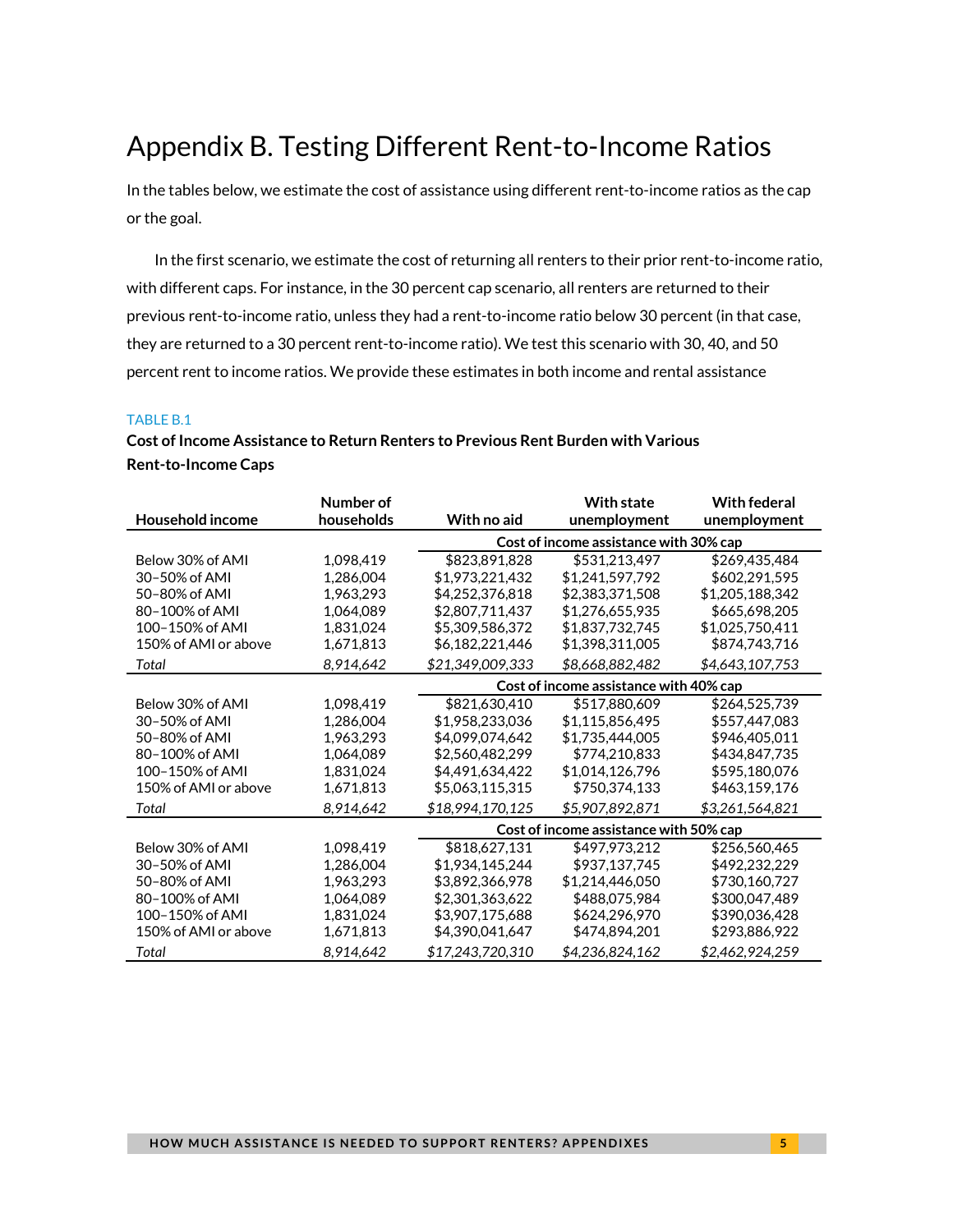#### TABLE B.2

# **Cost of Rental Assistance to Return Renters to Previous Rent Burden with Various Rent-to-Income Caps**

|                      | Number of  |                 | <b>With state</b>                    | <b>With federal</b> |
|----------------------|------------|-----------------|--------------------------------------|---------------------|
| Household income     | households | With no aid     | unemployment                         | unemployment        |
|                      |            |                 | Cost of rent assistance with 30% cap |                     |
| Below 30% of AMI     | 1,098,419  | \$883,027,918   | \$687,226,395                        | \$298,872,146       |
| 30-50% of AMI        | 1,286,004  | \$936,566,406   | \$627,595,678                        | \$297,454,411       |
| 50-80% of AMI        | 1.963.293  | \$1,360,882,131 | \$895,667,572                        | \$446,361,305       |
| 80-100% of AMI       | 1.064.089  | \$674,194,972   | \$423,935,201                        | \$219,420,897       |
| 100-150% of AMI      | 1,831,024  | \$954,842,973   | \$579,349,255                        | \$322,823,348       |
| 150% of AMI or above | 1,671,813  | \$667,544,255   | \$423,074,761                        | \$264,626,915       |
| Total                | 8,914,642  | \$5,477,058,655 | \$3,636,848,862                      | \$1,849,559,021     |
|                      |            |                 | Cost of rent assistance with 40%     |                     |
| Below 30% of AMI     | 1,098,419  | \$881,886,249   | \$684,865,144                        | \$298,543,589       |
| 30-50% of AMI        | 1,286,004  | \$925,362,544   | \$604,456,144                        | \$293,401,834       |
| 50-80% of AMI        | 1,963,293  | \$1,272,725,445 | \$767,511,674                        | \$412,248,969       |
| 80-100% of AMI       | 1.064.089  | \$584,231,955   | \$320,274,904                        | \$179,271,732       |
| 100-150% of AMI      | 1.831.024  | \$773,401,566   | \$410.869.864                        | \$240,851,696       |
| 150% of AMI or above | 1,671,813  | \$529,316,904   | \$300,281,293                        | \$185,313,347       |
| Total                | 8.914.642  | \$4,966,924,663 | \$3,088,259,023                      | \$1,609,631,167     |
|                      |            |                 | Cost of rent assistance with 50% cap |                     |
| Below 30% of AMI     | 1,098,419  | \$879,827,857   | \$680,470,971                        | \$297,854,209       |
| 30-50% of AMI        | 1,286,004  | \$903,714,862   | \$561,439,770                        | \$285,517,188       |
| 50-80% of AMI        | 1,963,293  | \$1,178,428,750 | \$636,406,159                        | \$378,069,639       |
| 80-100% of AMI       | 1,064,089  | \$515,092,908   | \$246,959,405                        | \$151,579,805       |
| 100-150% of AMI      | 1,831,024  | \$666,062,896   | \$313,203,572                        | \$195,568,879       |
| 150% of AMI or above | 1,671,813  | \$461,090,070   | \$237,447,142                        | \$146,943,461       |
| Total                | 8,914,642  | \$4,604,217,343 | \$2,675,927,019                      | \$1,455,533,180     |

The second scenario estimates the cost of alleviating rent burden for all renters, regardless of job loss. We estimate the cost of bringing all renter household to a 30 percent, 40 percent, and 50 percent to income ratio. For this scenario, we estimate rental assistance only.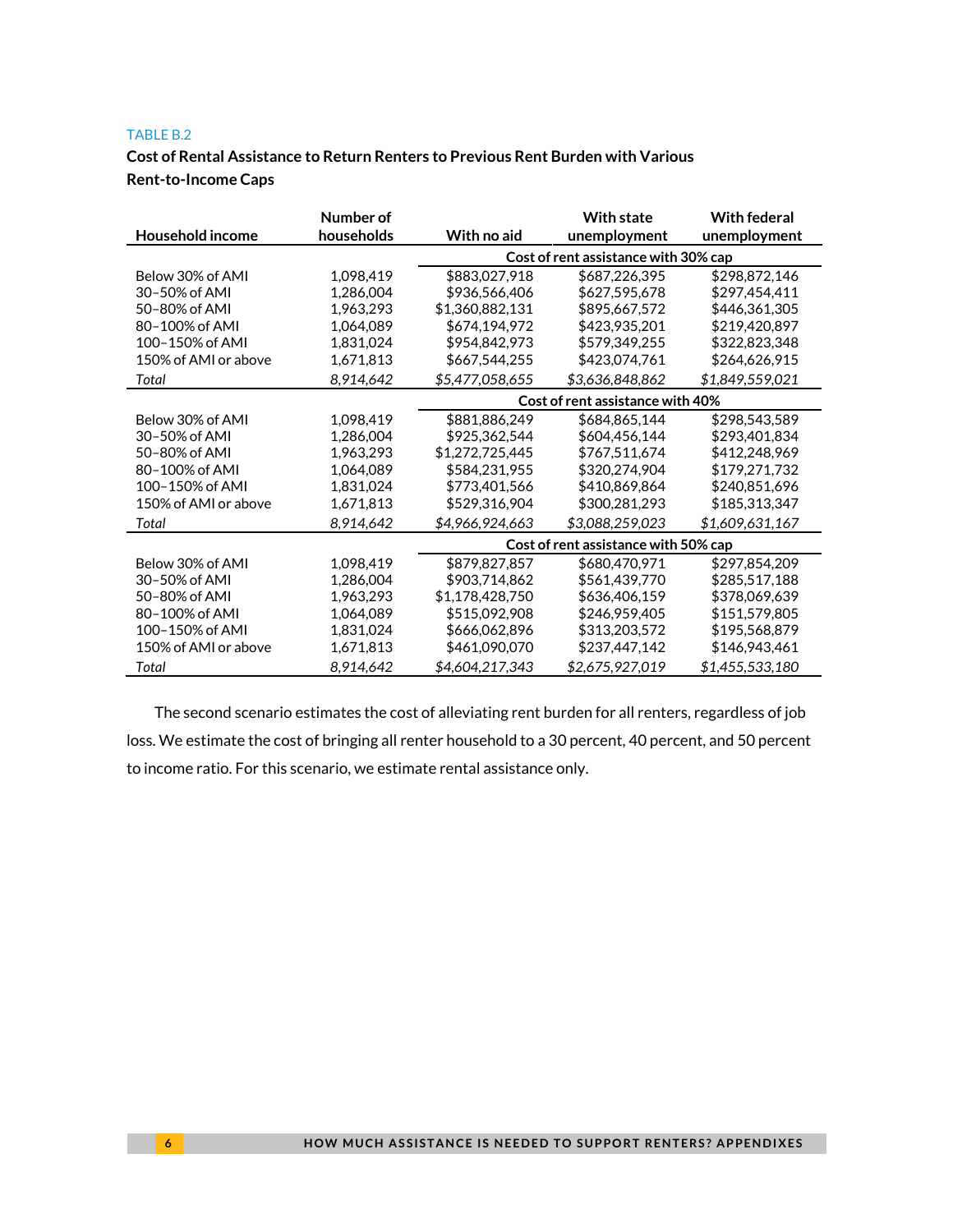#### TABLE B.3

# **Cost of Rental Assistance to Reduce Rent Burden to Various Rent to Income Caps**

| <b>AMI</b>           | Number of<br>households | With no aid      | <b>With state</b><br>unemployment    | <b>With federal</b><br>unemployment |  |
|----------------------|-------------------------|------------------|--------------------------------------|-------------------------------------|--|
|                      |                         |                  | Cost of rent assistance with 30% cap |                                     |  |
| Below 30% of AMI     | 10,363,143              | \$6,337,758,814  | \$6,260,217,099                      | \$5,828,365,935                     |  |
| 30-50% of AMI        | 7,039,143               | \$3,253,245,972  | \$3,063,635,158                      | \$2,602,612,401                     |  |
| 50-80% of AMI        | 8,745,562               | \$2,897,955,386  | \$2,514,051,616                      | \$1,971,865,938                     |  |
| 80-100% of AMI       | 4,377,909               | \$1,051,046,854  | \$817,923,803                        | \$595,423,861                       |  |
| 100-150% of AMI      | 6,951,006               | \$1,234,548,292  | \$869,424,942                        | \$600,297,009                       |  |
| 150% of AMI or above | 6,248,590               | \$711,834,133    | \$468,409,362                        | \$308,303,088                       |  |
| Total                | 43,725,353              | \$15,486,389,450 | \$13,993,661,979                     | \$11,906,868,231                    |  |
|                      |                         |                  | Cost of rent assistance with 40% cap |                                     |  |
| Below 30% of AMI     | 10,363,143              | \$5,739,159,243  | \$5,636,484,660                      | \$5,169,265,085                     |  |
| 30-50% of AMI        | 7,039,143               | \$2,356,555,728  | \$2,107,542,128                      | \$1,690,208,090                     |  |
| 50-80% of AMI        | 8,745,562               | \$1,920,846,297  | \$1,448,113,589                      | \$1,043,347,049                     |  |
| 80-100% of AMI       | 4,377,909               | \$698,352,899    | \$438,549,780                        | \$291,915,778                       |  |
| 100-150% of AMI      | 6,951,006               | \$843,352,845    | \$482,815,425                        | \$309,106,826                       |  |
| 150% of AMI or above | 6,248,590               | \$532,723,178    | \$303,752,865                        | \$188,517,299                       |  |
| Total                | 43,725,353              | \$12,090,990,190 | \$10,417,258,447                     | \$8,692,360,128                     |  |
|                      |                         |                  | Cost of rent assistance with 50% cap |                                     |  |
| Below 30% of AMI     | 10,363,143              | \$5,200,762,114  | \$5,073,579,134                      | \$4,607,850,264                     |  |
| 30-50% of AMI        | 7,039,143               | \$1,747,777,772  | \$1,445,487,370                      | \$1,102,312,437                     |  |
| 50-80% of AMI        | 8,745,562               | \$1,453,261,320  | \$923,814,508                        | \$644,597,549                       |  |
| 80-100% of AMI       | 4,377,909               | \$552,861,105    | \$285,741,833                        | \$188,062,804                       |  |
| 100-150% of AMI      | 6,951,006               | \$682,089,968    | \$329,662,067                        | \$210,948,053                       |  |
| 150% of AMI or above | 6,248,590               | \$461,199,739    | \$237,556,851                        | \$147,048,232                       |  |
| Total                | 43,725,353              | \$10,097,952,018 | \$8,295,841,763                      | \$6,900,819,339                     |  |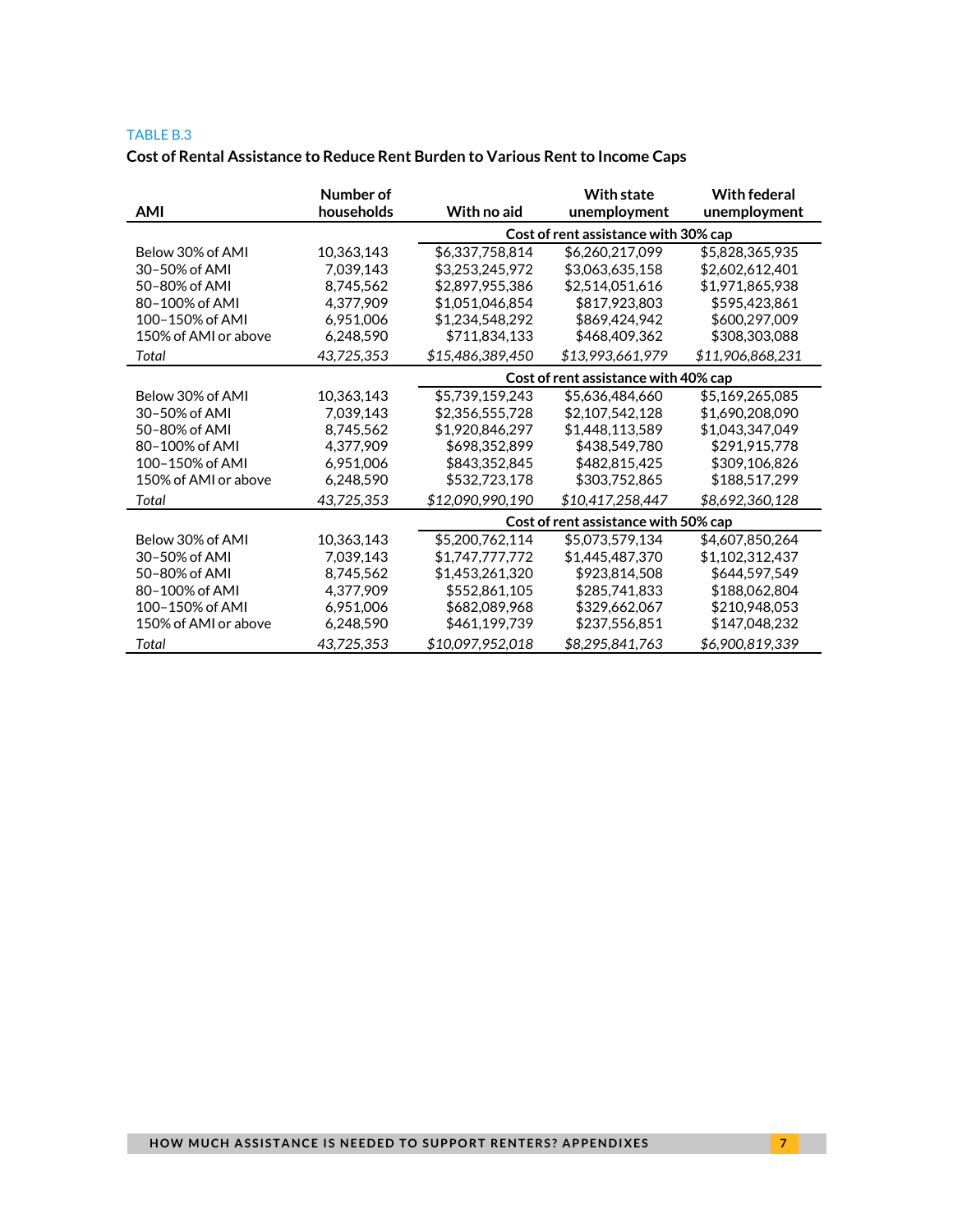# <span id="page-7-0"></span>Appendix C. State Tables

### TABLE C.1

### **Job Losses by State**

|                      |                          | Households with at | Share of households with |
|----------------------|--------------------------|--------------------|--------------------------|
| <b>State</b>         | <b>Renter households</b> | least one job loss | at least one job loss    |
| Alabama              | 593,097                  | 92,023             | 15.5%                    |
| Alaska               | 86,923                   | 26,073             | 30.0%                    |
| Arizona              | 918,600                  | 152,458            | 16.6%                    |
| Arkansas             | 399,882                  | 56,974             | 14.2%                    |
| California           | 5,894,401                | 1,260,049          | 21.4%                    |
| Colorado             | 756,385                  | 155,119            | 20.5%                    |
| Connecticut          | 469,322                  | 105,706            | 22.5%                    |
| Delaware             | 104,873                  | 28,634             | 27.3%                    |
| District of Columbia | 165,576                  | 24,924             | 15.1%                    |
| Florida              | 2,649,978                | 501,823            | 18.9%                    |
| Georgia              | 1,381,774                | 251,873            | 18.2%                    |
| Hawaii               | 192,735                  | 56,443             | 29.3%                    |
| Idaho                | 187,366                  | 37,429             | 20.0%                    |
| <b>Illinois</b>      | 1,652,301                | 290,698            | 17.6%                    |
| Indiana              | 806,185                  | 159,088            | 19.7%                    |
| lowa                 | 358,191                  | 60,168             | 16.8%                    |
| Kansas               | 382,703                  | 63,852             | 16.7%                    |
| Kentucky             | 558,123                  | 116,143            | 20.8%                    |
| Louisiana            | 598,447                  | 105,356            | 17.6%                    |
| Maine                | 162,188                  | 34,881             | 21.5%                    |
| Maryland             | 729,329                  | 145,626            | 20.0%                    |
| Massachusetts        | 1,003,997                | 236,441            | 23.5%                    |
| Michigan             | 1,135,850                | 349,727            | 30.8%                    |
| Minnesota            | 628,843                  | 122,276            | 19.4%                    |
| Mississippi          | 353,953                  | 59,796             | 16.9%                    |
| Missouri             | 800,905                  | 126,019            | 15.7%                    |
| Montana              | 139,158                  | 32,007             | 23.0%                    |
| Nebraska             | 254,591                  | 40,451             | 15.9%                    |
| Nevada               | 486,908                  | 117,162            | 24.1%                    |
| New Hampshire        | 154,812                  | 38,583             | 24.9%                    |
| New Jersey           | 1,170,716                | 309,262            | 26.4%                    |
| <b>New Mexico</b>    | 268,704                  | 52,478             | 19.5%                    |
| New York             | 3,413,871                | 905,674            | 26.5%                    |
| North Carolina       | 1,399,148                | 269,675            | 19.3%                    |
| North Dakota         | 120,780                  | 26,681             | 22.1%                    |
| Ohio                 | 1,593,151                | 314,081            | 19.7%                    |
| Oklahoma             | 514,095                  | 62,803             | 12.2%                    |
| Oregon               | 611,688                  | 125,626            | 20.5%                    |
| Pennsylvania         | 1,588,055                | 350,432            | 22.1%                    |
| Rhode Island         | 155,090                  | 40,124             | 25.9%                    |
| South Carolina       | 591,657                  | 104,971            | 17.7%                    |
| South Dakota         | 110,555                  | 22,616             | 20.5%                    |
| Tennessee            | 874,841                  | 147,690            | 16.9%                    |
| Texas                | 3,731,594                | 609,334            | 16.3%                    |
| Utah                 | 296,842                  | 60,963             | 20.5%                    |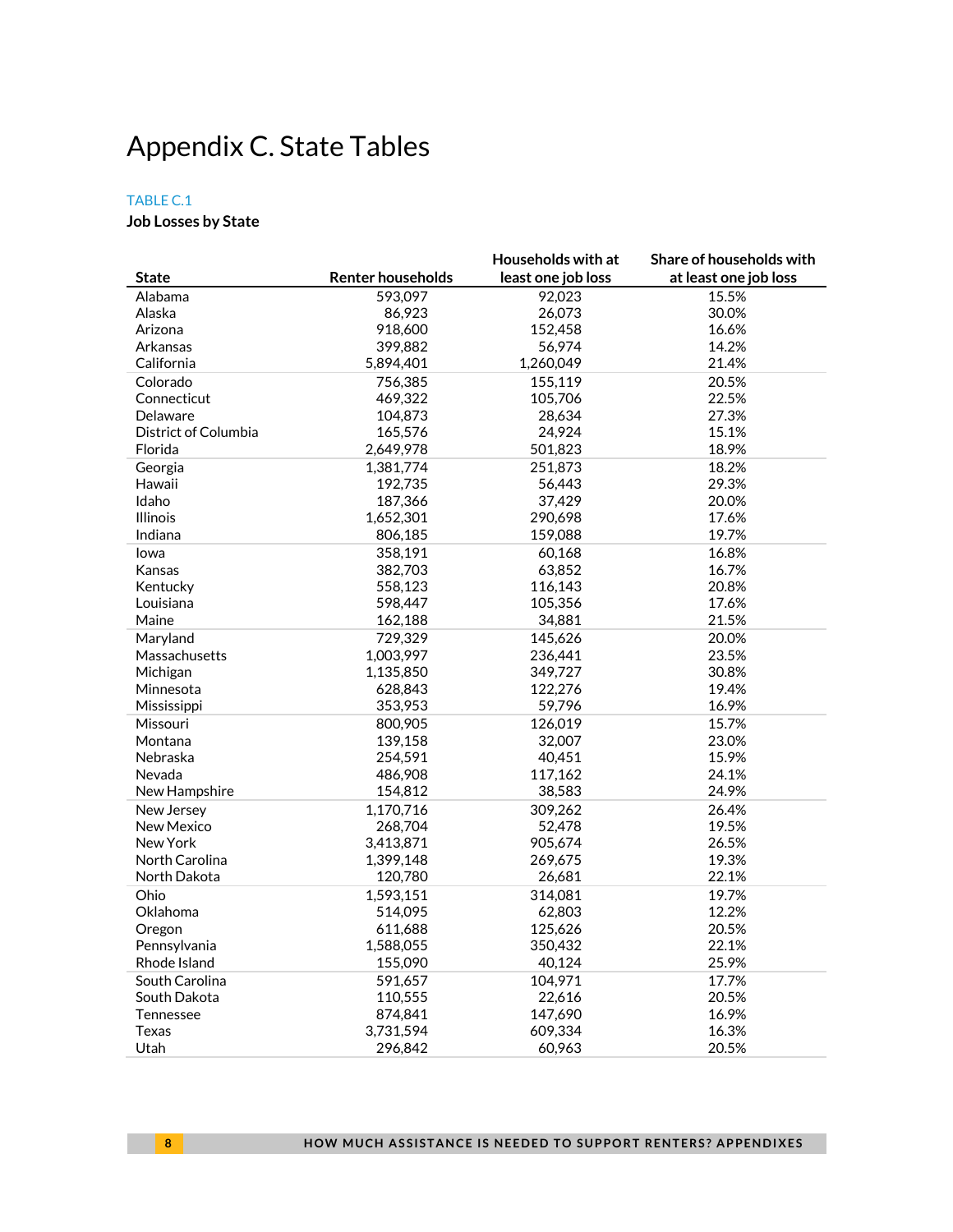|                  |                          | Households with at | Share of households with |
|------------------|--------------------------|--------------------|--------------------------|
| <b>State</b>     | <b>Renter households</b> | least one job loss | at least one job loss    |
| Vermont          | 74.449                   | 24.091             | 32.4%                    |
| Virginia         | 1,081,977                | 175.116            | 16.2%                    |
| Washington       | 1,077,623                | 260,555            | 24.2%                    |
| West Virginia    | 198.319                  | 35.256             | 17.8%                    |
| <b>Wisconsin</b> | 776.068                  | 155,261            | 20.0%                    |
| <b>Wyoming</b>   | 68.734                   | 14,151             | 20.6%                    |
| Total            | 43.725.353               | 8.914.642          | 20.4%                    |

#### TABLE C2

# **How Job Losses Affect Rent Burden by State**

|                      |               |                   | After            | After              |
|----------------------|---------------|-------------------|------------------|--------------------|
|                      | <b>Before</b> | <b>After</b>      | unemployment     | unemployment       |
|                      | unemployment  | unemployment      | shock with state | shock with federal |
| <b>State</b>         | shock         | shock with no aid | unemployment     | unemployment       |
| Alabama              | 44.9%         | 51.1%             | 49.7%            | 44.5%              |
| Alaska               | 43.0%         | 55.0%             | 52.5%            | 47.0%              |
| Arizona              | 45.3%         | 51.7%             | 50.5%            | 45.2%              |
| Arkansas             | 43.1%         | 49.3%             | 47.7%            | 42.5%              |
| California           | 53.5%         | 60.5%             | 59.0%            | 53.6%              |
| Colorado             | 50.4%         | 57.7%             | 56.2%            | 49.7%              |
| Connecticut          | 51.2%         | 59.0%             | 57.4%            | 50.5%              |
| Delaware             | 48.9%         | 58.6%             | 56.7%            | 48.2%              |
| District of Columbia | 48.4%         | 53.3%             | 52.7%            | 49.1%              |
| Florida              | 55.0%         | 61.5%             | 60.5%            | 54.6%              |
| Georgia              | 48.0%         | 54.8%             | 53.2%            | 47.2%              |
| Hawaii               | 51.4%         | 61.7%             | 59.3%            | 51.9%              |
| Idaho                | 45.3%         | 52.1%             | 51.1%            | 43.7%              |
| <b>Illinois</b>      | 46.8%         | 53.3%             | 51.6%            | 46.0%              |
| Indiana              | 45.0%         | 53.1%             | 51.1%            | 44.0%              |
| lowa                 | 40.9%         | 47.3%             | 45.6%            | 39.5%              |
| Kansas               | 43.3%         | 49.2%             | 47.7%            | 41.6%              |
| Kentucky             | 42.0%         | 51.5%             | 48.7%            | 41.9%              |
| Louisiana            | 52.2%         | 58.2%             | 57.0%            | 50.2%              |
| Maine                | 42.9%         | 52.7%             | 50.4%            | 44.7%              |
| Maryland             | 49.1%         | 56.2%             | 54.8%            | 49.7%              |
| Massachusetts        | 48.5%         | 57.5%             | 54.9%            | 48.8%              |
| Michigan             | 46.2%         | 60.4%             | 57.4%            | 45.9%              |
| Minnesota            | 45.4%         | 52.7%             | 50.7%            | 44.8%              |
| Mississippi          | 46.1%         | 52.8%             | 51.5%            | 45.4%              |
| Missouri             | 43.3%         | 49.0%             | 47.7%            | 42.3%              |
| Montana              | 41.1%         | 47.9%             | 46.6%            | 39.4%              |
| Nebraska             | 40.3%         | 45.5%             | 43.9%            | 38.3%              |
| Nevada               | 50.5%         | 59.6%             | 57.6%            | 49.5%              |
| New Hampshire        | 47.9%         | 56.9%             | 54.5%            | 46.4%              |
| New Jersey           | 49.9%         | 58.9%             | 56.7%            | 49.6%              |
| <b>New Mexico</b>    | 47.7%         | 55.5%             | 53.8%            | 47.1%              |
| New York             | 50.6%         | 60.5%             | 58.2%            | 50.7%              |
| North Carolina       | 45.7%         | 52.8%             | 51.2%            | 44.7%              |
| North Dakota         | 35.6%         | 46.7%             | 43.9%            | 35.6%              |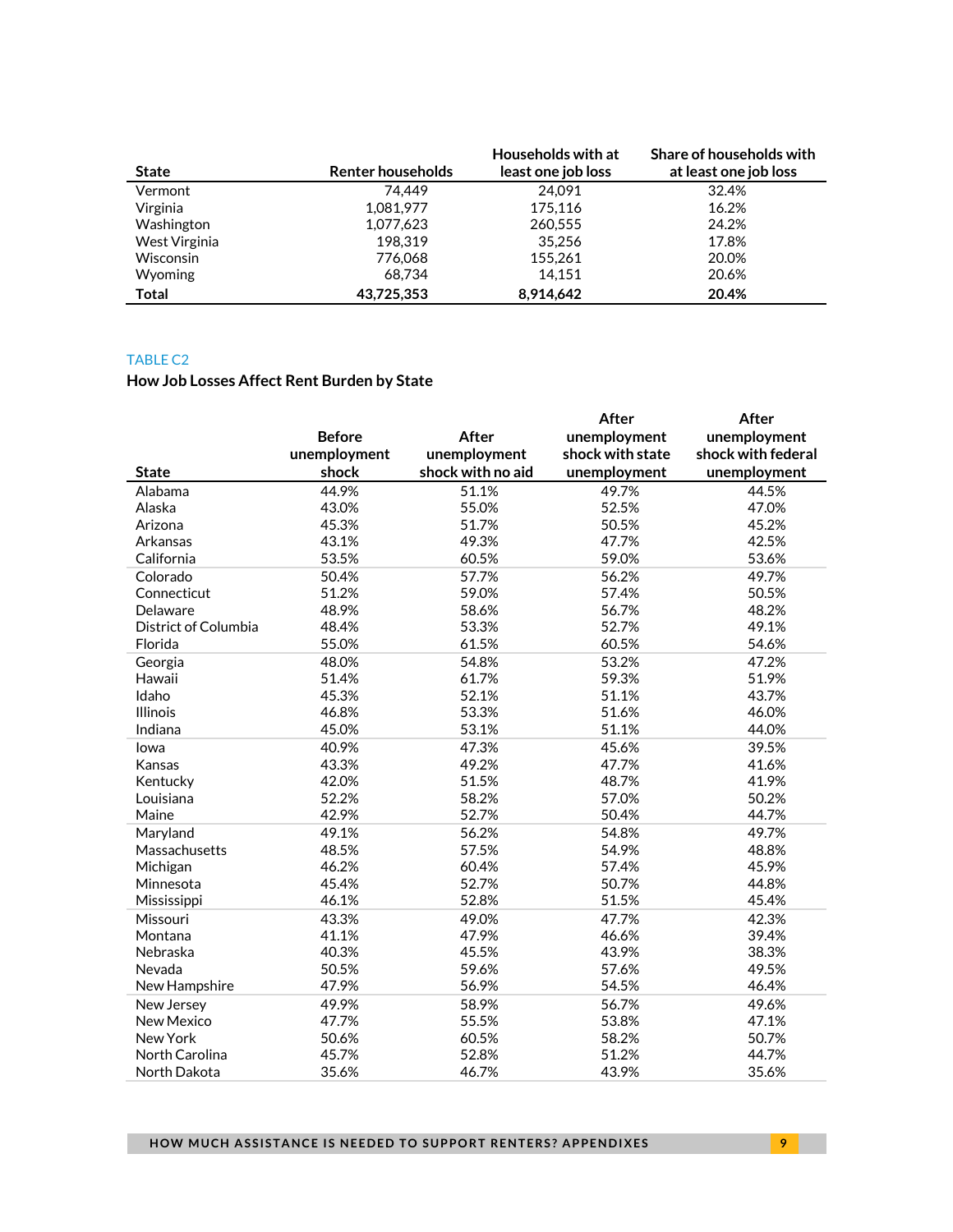| <b>State</b>   | <b>Before</b><br>unemployment<br>shock | After<br>unemployment<br>shock with no aid | After<br>unemployment<br>shock with state<br>unemployment | After<br>unemployment<br>shock with federal<br>unemployment |
|----------------|----------------------------------------|--------------------------------------------|-----------------------------------------------------------|-------------------------------------------------------------|
| Ohio           | 43.6%                                  | 51.9%                                      | 49.9%                                                     | 43.1%                                                       |
| Oklahoma       | 41.9%                                  | 46.6%                                      | 45.5%                                                     | 41.5%                                                       |
| Oregon         | 48.8%                                  | 55.8%                                      | 54.0%                                                     | 48.0%                                                       |
| Pennsylvania   | 46.0%                                  | 54.7%                                      | 52.3%                                                     | 45.5%                                                       |
| Rhode Island   | 45.5%                                  | 56.2%                                      | 53.3%                                                     | 46.1%                                                       |
| South Carolina | 46.1%                                  | 52.1%                                      | 50.6%                                                     | 44.9%                                                       |
| South Dakota   | 39.3%                                  | 47.1%                                      | 45.6%                                                     | 38.2%                                                       |
| Tennessee      | 46.0%                                  | 52.6%                                      | 51.1%                                                     | 45.0%                                                       |
| Texas          | 47.3%                                  | 52.9%                                      | 51.5%                                                     | 45.9%                                                       |
| Utah           | 44.0%                                  | 50.4%                                      | 48.9%                                                     | 42.4%                                                       |
| Vermont        | 41.9%                                  | 58.8%                                      | 56.5%                                                     | 44.5%                                                       |
| Virginia       | 46.6%                                  | 51.9%                                      | 50.7%                                                     | 45.9%                                                       |
| Washington     | 45.8%                                  | 55.6%                                      | 53.1%                                                     | 46.3%                                                       |
| West Virginia  | 42.7%                                  | 49.7%                                      | 47.3%                                                     | 41.6%                                                       |
| Wisconsin      | 42.8%                                  | 50.4%                                      | 49.1%                                                     | 42.7%                                                       |
| Wyoming        | 39.6%                                  | 47.7%                                      | 45.8%                                                     | 37.6%                                                       |
| Total          | 48.1%                                  | 55.6%                                      | 53.9%                                                     | 47.6%                                                       |

### TABLE C.3

**Monthly Cost of Returning Households to Prior Rent Burden, with a Cap of 30 Percent, through Income Supports by State**

|                      | Number of  |                 | <b>With state</b> | <b>With federal</b> |
|----------------------|------------|-----------------|-------------------|---------------------|
| <b>State</b>         | households | With no aid     | unemployment      | unemployment        |
| Alabama              | 92,023     | \$156,488,039   | \$62,207,770      | \$32,289,598        |
| Alaska               | 26,073     | \$58,521,102    | \$27,244,779      | \$15,260,438        |
| Arizona              | 152,458    | \$311,814,686   | \$139,653,918     | \$71,914,881        |
| Arkansas             | 56,974     | \$99,470,782    | \$35,665,988      | \$20,121,473        |
| California           | 1,260,049  | \$3,541,602,033 | \$1,615,006,082   | \$868,443,977       |
| Colorado             | 155,119    | \$380,953,894   | \$155,893,979     | \$76,111,386        |
| Connecticut          | 105.706    | \$286,885,412   | \$115,461,033     | \$67,951,124        |
| Delaware             | 28,634     | \$60,190,683    | \$24,571,383      | \$12,925,225        |
| District of Columbia | 24.924     | \$73,236,382    | \$33,719,427      | \$18,942,107        |
| Florida              | 501,823    | \$1,144,470,061 | \$563,123,386     | \$282,577,005       |
| Georgia              | 251,873    | \$554,997,295   | \$218,716,323     | \$113,540,021       |
| Hawaii               | 56,443     | \$173,070,523   | \$72,047,205      | \$36,781,227        |
| Idaho                | 37,429     | \$61,881,111    | \$26,220,109      | \$15,418,000        |
| <b>Illinois</b>      | 290,698    | \$653,387,238   | \$254,231,730     | \$144,506,109       |
| Indiana              | 159,088    | \$332,936,254   | \$117,966,329     | \$62,452,760        |
| Iowa                 | 60,168     | \$99,139,169    | \$33,482,349      | \$19,272,482        |
| Kansas               | 63,852     | \$108,306,952   | \$37,827,811      | \$19,810,714        |
| Kentucky             | 116,143    | \$250,335,456   | \$75,161,109      | \$45,113,021        |
| Louisiana            | 105.356    | \$212,789,991   | \$90,977,352      | \$44,104,826        |
| Maine                | 34,881     | \$77,405,547    | \$32,262,810      | \$21,975,342        |
| Maryland             | 145,626    | \$372,933,102   | \$164,859,004     | \$87.852.051        |
| Massachusetts        | 236,441    | \$653,936,558   | \$249,224,489     | \$134,474,908       |
| Michigan             | 349,727    | \$841,478,274   | \$311,167,321     | \$154,241,871       |
| Minnesota            | 122,276    | \$275,766,612   | \$100,200,106     | \$53,297,063        |
| Mississippi          | 59,796     | \$99,114,498    | \$41,027,919      | \$23,093,821        |

**10 HOW MUCH ASSISTANCE IS NEEDED TO SUPPORT RENTERS? APPENDIXES**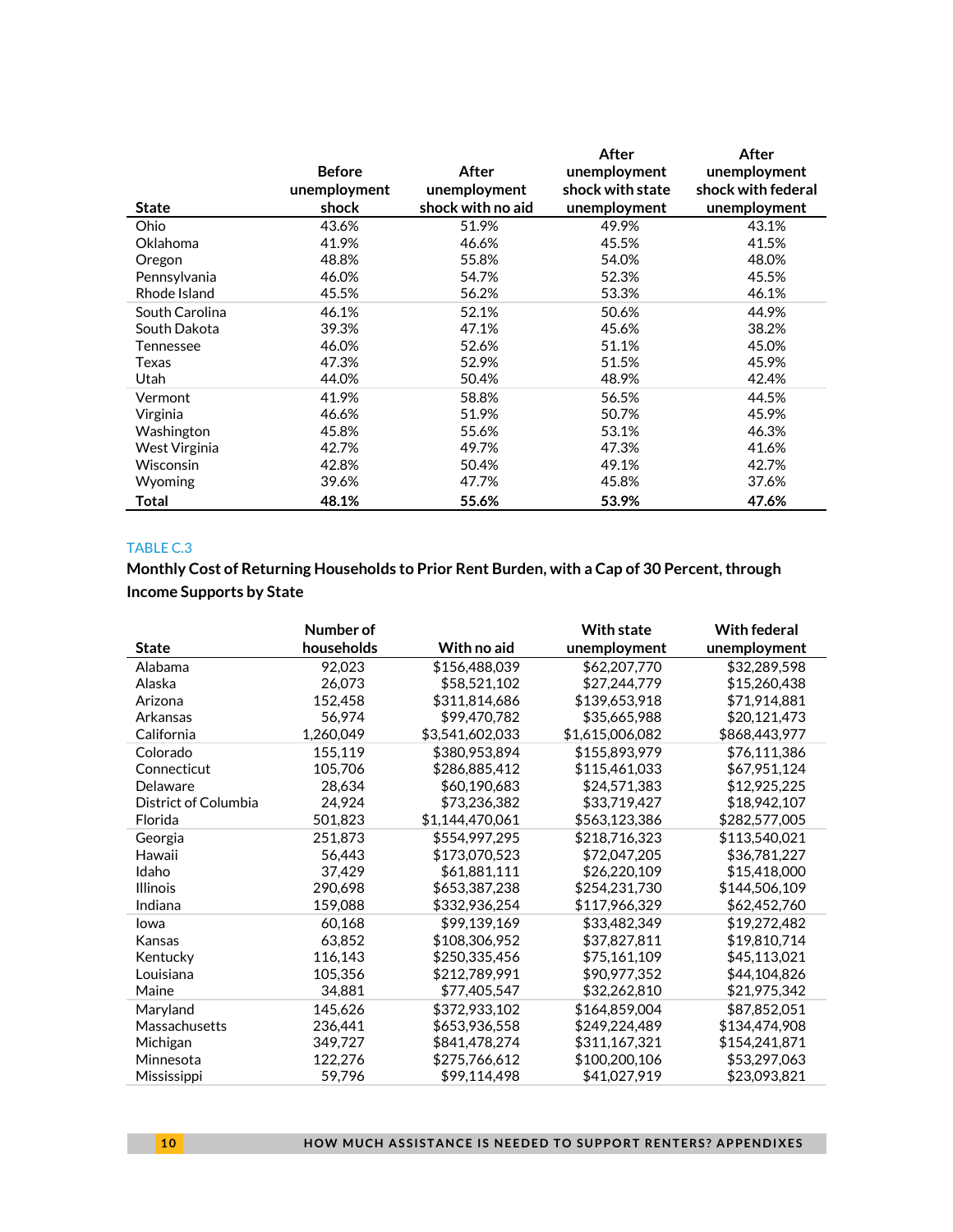|                | Number of  |                  | <b>With state</b> | <b>With federal</b> |
|----------------|------------|------------------|-------------------|---------------------|
| <b>State</b>   | households | With no aid      | unemployment      | unemployment        |
| Missouri       | 126,019    | \$222,517,402    | \$89,222,834      | \$49,037,613        |
| Montana        | 32,007     | \$44,241,222     | \$18,912,800      | \$12,788,977        |
| Nebraska       | 40.451     | \$62,087,569     | \$23.739.990      | \$10.784.852        |
| Nevada         | 117,162    | \$287,797,352    | \$118,257,262     | \$63,450,185        |
| New Hampshire  | 38,583     | \$93,957,762     | \$37,410,157      | \$16,963,400        |
| New Jersey     | 309,262    | \$894,984,972    | \$357,024,398     | \$193,587,984       |
| New Mexico     | 52.478     | \$104,977,833    | \$37,108,444      | \$21,570,148        |
| New York       | 905.674    | \$2,813,519,796  | \$1,129,069,181   | \$607,107,839       |
| North Carolina | 269,675    | \$516,101,592    | \$209,140,829     | \$115,433,761       |
| North Dakota   | 26,681     | \$62,084,008     | \$17,887,465      | \$8,435,322         |
| Ohio           | 314,081    | \$620.833.372    | \$204,007.576     | \$115,498,657       |
| Oklahoma       | 62.803     | \$104,486,767    | \$33,201.965      | \$19.245.714        |
| Oregon         | 125.626    | \$260,384,707    | \$111.465.595     | \$61,313,014        |
| Pennsylvania   | 350,432    | \$763,763,612    | \$257,456,671     | \$141,547,719       |
| Rhode Island   | 40,124     | \$104,359,735    | \$36,859,756      | \$21,702,586        |
| South Carolina | 104,971    | \$191,847,524    | \$77,908,643      | \$40,628,562        |
| South Dakota   | 22.616     | \$35,091,628     | \$13,834,550      | \$7,444,108         |
| Tennessee      | 147.690    | \$294.290.612    | \$122,953,804     | \$63,965.581        |
| Texas          | 609.334    | \$1,287,006,587  | \$506,312,195     | \$264,459,598       |
| Utah           | 60,963     | \$118,571,312    | \$45,246,112      | \$25,198,380        |
| Vermont        | 24.091     | \$62,048,244     | \$19,922,354      | \$10,312,763        |
| Virginia       | 175,116    | \$383,562,296    | \$162,914,065     | \$90,917,839        |
| Washington     | 260,555    | \$733,564,268    | \$286,213,744     | \$157,432,550       |
| West Virginia  | 35,256     | \$60,291,585     | \$19,016,260      | \$9,410,059         |
| Wisconsin      | 155,261    | \$307,358,592    | \$123,859,069     | \$66,557,443        |
| Wyoming        | 14.151     | \$38,167,327     | \$12.017.052      | \$5,841,669         |
| Total          | 8,914,642  | \$21.349.009.333 | \$8,668,882,482   | \$4,643,107,753     |

### TABLE C.4

**Monthly Cost of Returning to Prior Rent-to-Income Ratio, with a Cap of 30 Percent, through Rental Assistance by State**

|                      | Number of  |               | <b>With state</b> | <b>With federal</b> |
|----------------------|------------|---------------|-------------------|---------------------|
| <b>State</b>         | households | With no aid   | unemployment      | unemployment        |
| Alabama              | 92.023     | \$37.636,080  | \$25,865,653      | \$12,664,832        |
| Alaska               | 26.073     | \$14,900,419  | \$10,353,642      | \$5,504,695         |
| Arizona              | 152.458    | \$75,278,123  | \$54,321,092      | \$26,546,627        |
| Arkansas             | 56.974     | \$22,436.151  | \$13.599.612      | \$7,208,222         |
| California           | 1,260,049  | \$988,352,291 | \$680,567,238     | \$347,687,929       |
| Colorado             | 155.119    | \$106.751.096 | \$67,454,167      | \$31.510.440        |
| Connecticut          | 105.706    | \$75,482,914  | \$50,245,301      | \$27.396.952        |
| Delaware             | 28.634     | \$16,248,861  | \$10,923,086      | \$5,690,104         |
| District of Columbia | 24.924     | \$20,768,184  | \$15,029,656      | \$7,720,637         |
| Florida              | 501,823    | \$328,456,890 | \$236,251,827     | \$115,352,481       |
| Georgia              | 251.873    | \$133,180,297 | \$89,845,091      | \$46,086,869        |
| Hawaii               | 56.443     | \$49,079,776  | \$31.864.098      | \$17.137.693        |
| Idaho                | 37.429     | \$15,469,877  | \$10,277,692      | \$5.970.199         |
| <b>Illinois</b>      | 290.698    | \$162,877,135 | \$105,240,924     | \$56,056,453        |
| Indiana              | 159.088    | \$78,071,592  | \$49.311.034      | \$24.670.387        |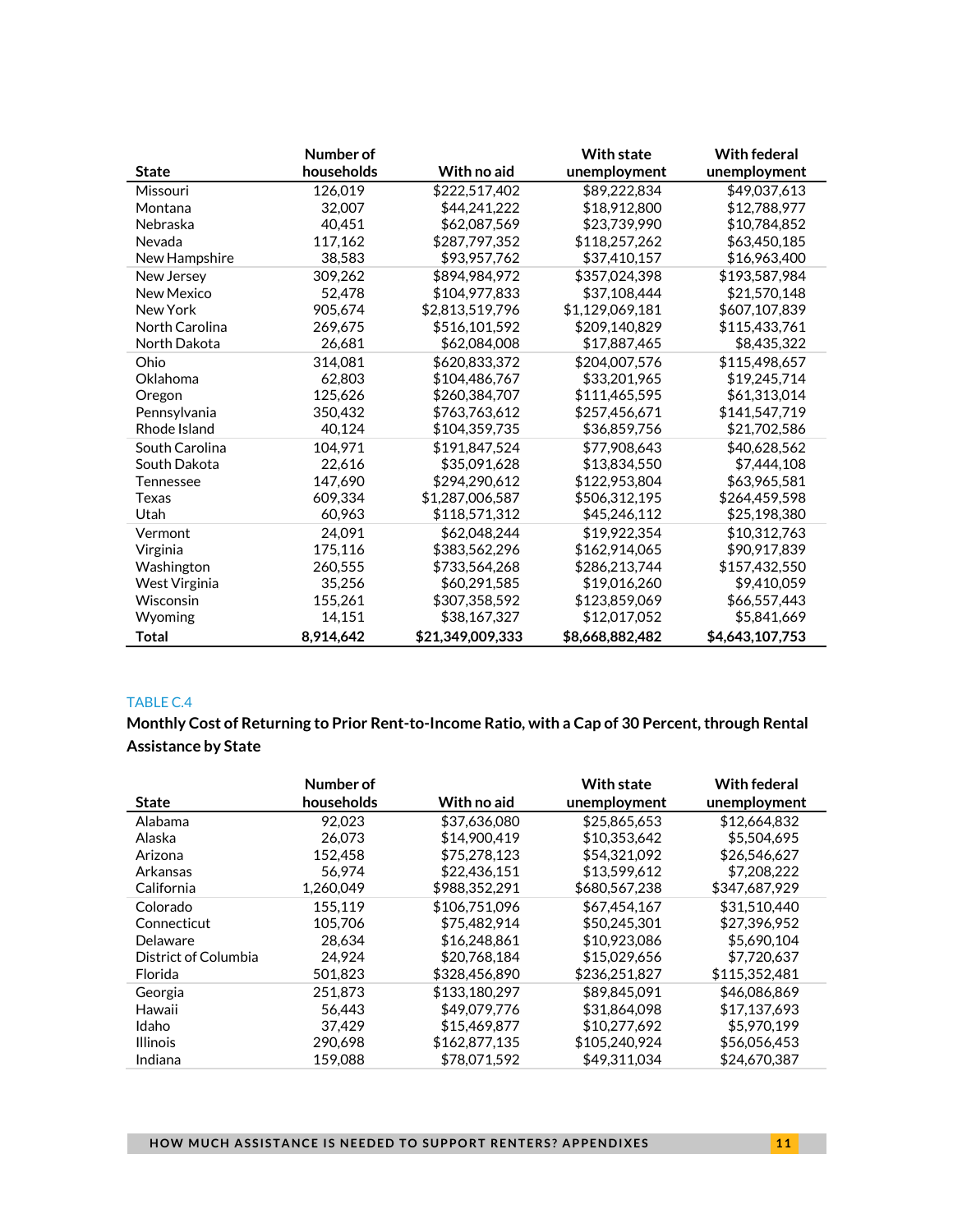|                   | Number of  |                 | <b>With state</b> | <b>With federal</b> |
|-------------------|------------|-----------------|-------------------|---------------------|
| <b>State</b>      | households | With no aid     | unemployment      | unemployment        |
| lowa              | 60,168     | \$23,007,963    | \$14,391,974      | \$7,169,369         |
| Kansas            | 63,852     | \$25,119,630    | \$15,303,165      | \$7,733,230         |
| Kentucky          | 116,143    | \$48,605,288    | \$29,252,819      | \$16,472,729        |
| Louisiana         | 105,356    | \$57,200,861    | \$40,064,767      | \$19,786,027        |
| Maine             | 34,881     | \$17,171,614    | \$11,888,421      | \$7,450,561         |
| Maryland          | 145,626    | \$101,801,972   | \$70,310,424      | \$34,799,040        |
| Massachusetts     | 236,441    | \$174,528,014   | \$110,275,975     | \$56,031,398        |
| Michigan          | 349,727    | \$187,229,311   | \$122,048,126     | \$59,365,533        |
| Minnesota         | 122,276    | \$67,017,518    | \$41,850,287      | \$19,464,999        |
| Mississippi       | 59,796     | \$23,889,036    | \$16,798,395      | \$9,067,548         |
| Missouri          | 126,019    | \$55,218,956    | \$37,712,220      | \$19,823,732        |
| Montana           | 32,007     | \$12,427,888    | \$8,486,704       | \$5,307,667         |
| Nebraska          | 40,451     | \$17,007,380    | \$11,008,248      | \$5,175,663         |
| Nevada            | 117,162    | \$72,063,085    | \$46,412,199      | \$23,984,047        |
| New Hampshire     | 38,583     | \$23,457,171    | \$15,143,956      | \$6,912,227         |
| New Jersey        | 309,262    | \$237,796,330   | \$154,143,628     | \$79,217,624        |
| <b>New Mexico</b> | 52,478     | \$24,373,859    | \$14,772,849      | \$7,716,058         |
| New York          | 905,674    | \$718,526,726   | \$478,627,511     | \$241,929,620       |
| North Carolina    | 269,675    | \$129,089,783   | \$87,395,819      | \$45,790,530        |
| North Dakota      | 26,681     | \$13,393,327    | \$7,100,664       | \$2,799,482         |
| Ohio              | 314,081    | \$136,009,173   | \$83,168,499      | \$44,635,246        |
| Oklahoma          | 62,803     | \$24,067,233    | \$14,951,461      | \$8,017,662         |
| Oregon            | 125,626    | \$71,128,341    | \$46,928,778      | \$24,843,503        |
| Pennsylvania      | 350,432    | \$180,577,470   | \$113,409,498     | \$57,122,872        |
| Rhode Island      | 40,124     | \$23,474,511    | \$15,172,844      | \$8,460,618         |
| South Carolina    | 104,971    | \$47,592,607    | \$32,203,299      | \$16,044,428        |
| South Dakota      | 22,616     | \$9,510,171     | \$5,985,658       | \$2,882,731         |
| Tennessee         | 147,690    | \$71,276,852    | \$49,178,916      | \$24,819,137        |
| Texas             | 609,334    | \$338,679,653   | \$216,603,875     | \$106,447,041       |
| Utah              | 60,963     | \$28,248,789    | \$18,619,869      | \$9,690,737         |
| Vermont           | 24,091     | \$11,907,797    | \$7,496,759       | \$3,540,038         |
| Virginia          | 175,116    | \$98,814,525    | \$69,313,262      | \$36,290,186        |
| Washington        | 260,555    | \$183,326,931   | \$114,838,472     | \$61,540,887        |
| West Virginia     | 35,256     | \$13,299,561    | \$8,305,303       | \$3,938,560         |
| Wisconsin         | 155,261    | \$77,662,178    | \$51,983,951      | \$25,880,628        |
| Wyoming           | 14,151     | \$7,567,464     | \$4,550,154       | \$2,203,142         |
| <b>Total</b>      | 8,914,642  | \$5,477,058,655 | \$3,636,848,862   | \$1,849,559,021     |

### TABLE C.5

# **Monthly Cost of Alleviating Rent Burden through Rental Assistance by State**

|            | Number of  |                 | <b>With state</b> | With federal    |
|------------|------------|-----------------|-------------------|-----------------|
| State      | households | With no aid     | unemployment      | unemployment    |
| Alabama    | 593.097    | \$132,834,017   | \$123,038,406     | \$106.558.416   |
| Alaska     | 86.923     | \$32,293,682    | \$28,648,482      | \$22,510,043    |
| Arizona    | 918.600    | \$256,207,721   | \$239,025,573     | \$206,686,708   |
| Arkansas   | 399.882    | \$77,327,850    | \$69,771,855      | \$61.322.591    |
| California | 5.894.401  | \$2,999,065,575 | \$2,759,509,765   | \$2.384.913.548 |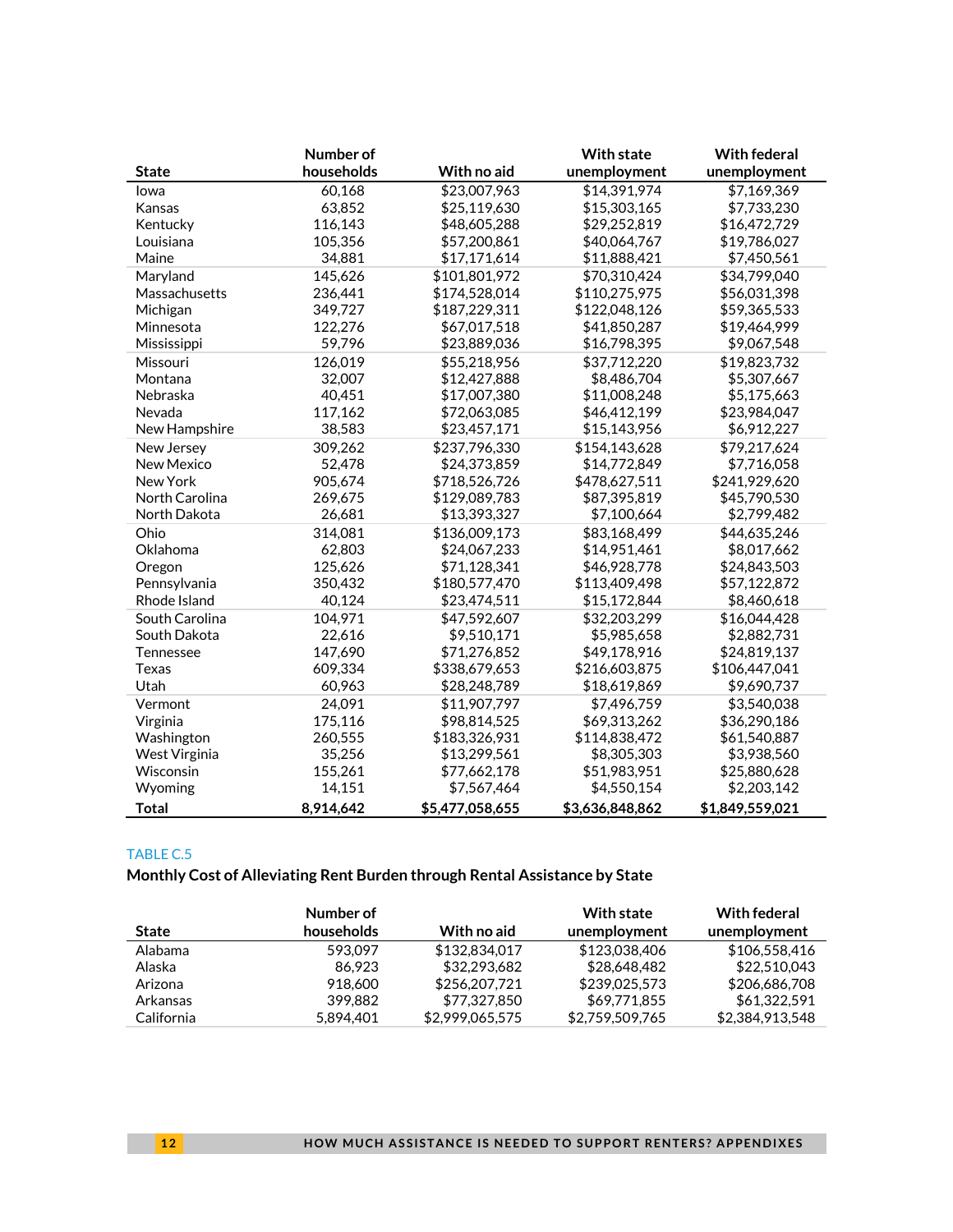|                      | Number of  |                  | <b>With state</b> | <b>With federal</b> |
|----------------------|------------|------------------|-------------------|---------------------|
| <b>State</b>         | households | With no aid      | unemployment      | unemployment        |
| Colorado             | 756,385    | \$300,931,199    | \$269,376,908     | \$227,317,887       |
| Connecticut          | 469,322    | \$192,511,947    | \$171,698,629     | \$145,027,583       |
| Delaware             | 104,873    | \$39,924,905     | \$35,600,084      | \$29,119,132        |
| District of Columbia | 165,576    | \$71,955,586     | \$67,549,634      | \$60,630,422        |
| Florida              | 2,649,978  | \$1,077,940,327  | \$1,007,413,681   | \$869,096,983       |
| Georgia              | 1,381,774  | \$402,815,752    | \$367,599,620     | \$314,294,006       |
| Hawaii               | 192,735    | \$118,545,571    | \$104,494,510     | \$89,089,530        |
| Idaho                | 187,366    | \$48,327,658     | \$43,810,057      | \$38,231,729        |
| Illinois             | 1,652,301  | \$521,948,958    | \$473,833,812     | \$414,629,257       |
| Indiana              | 806,185    | \$209,294,485    | \$185,173,492     | \$155,704,041       |
| lowa                 | 358,191    | \$76,939,852     | \$70,013,658      | \$59,753,087        |
| Kansas               | 382,703    | \$87,651,311     | \$79,475,919      | \$68,335,681        |
| Kentucky             | 558,123    | \$125,751,222    | \$108,654,572     | \$92,444,706        |
| Louisiana            | 598,447    | \$173,815,724    | \$160,576,129     | \$136,061,224       |
| Maine                | 162,188    | \$42,008,170     | \$37,221,400      | \$32,022,993        |
| Maryland             | 729,329    | \$296,718,145    | \$271,790,372     | \$232,694,183       |
| Massachusetts        | 1,003,997  | \$448,442,032    | \$395,518,949     | \$338,183,546       |
| Michigan             | 1,135,850  | \$379,546,516    | \$322,912,576     | \$248,501,702       |
| Minnesota            | 628,843    | \$191,323,317    | \$171,140,404     | \$143,803,931       |
| Mississippi          | 353,953    | \$82,950,989     | \$77,314,403      | \$67,622,024        |
| Missouri             | 800,905    | \$179,477,784    | \$165,310,645     | \$141,981,222       |
| Montana              | 139,158    | \$30,543,417     | \$27,460,926      | \$22,508,317        |
| Nebraska             | 254,591    | \$60,705,408     | \$55,766,989      | \$47,847,633        |
| Nevada               | 486,908    | \$179,264,998    | \$158,071,934     | \$130,240,924       |
| New Hampshire        | 154,812    | \$54,728,150     | \$47,621,186      | \$38,192,251        |
| New Jersey           | 1,170,716  | \$551,004,090    | \$483,835,971     | \$399,916,669       |
| New Mexico           | 268,704    | \$68,190,170     | \$60,243,726      | \$51,143,887        |
| New York             | 3,413,871  | \$1,698,765,215  | \$1,508,072,701   | \$1,253,919,016     |
| North Carolina       | 1,399,148  | \$361,638,810    | \$327,771,408     | \$274,991,100       |
| North Dakota         | 120,780    | \$29,363,557     | \$23,495,725      | \$18,922,611        |
| Ohio                 | 1,593,151  | \$378,182,561    | \$332,402,364     | \$282,850,034       |
| Oklahoma             | 514,095    | \$103,067,942    | \$95,187,051      | \$86,073,218        |
| Oregon               | 611,688    | \$208,483,077    | \$188,812,059     | \$160,798,655       |
| Pennsylvania         | 1,588,055  | \$491,945,784    | \$435,049,779     | \$366,598,625       |
| Rhode Island         | 155,090    | \$53,519,689     | \$46,237,084      | \$38,536,130        |
| South Carolina       | 591,657    | \$156,650,111    | \$144,422,181     | \$124,172,358       |
| South Dakota         | 110,555    | \$23,902,401     | \$21,081,228      | \$16,962,450        |
| Tennessee            | 874,841    | \$219,739,374    | \$201,703,678     | \$171,759,701       |
| Texas                | 3,731,594  | \$1,101,595,142  | \$1,003,228,961   | \$866,108,288       |
| Utah                 | 296,842    | \$82,209,897     | \$74,035,385      | \$62,604,566        |
| Vermont              | 74,449     | \$25,059,116     | \$21,130,295      | \$16,528,204        |
| Virginia             | 1,081,977  | \$349,342,056    | \$325,611,853     | \$285,667,393       |
| Washington           | 1,077,623  | \$432,801,077    | \$374,829,422     | \$312,289,459       |
| West Virginia        | 198,319    | \$42,359,051     | \$38,152,587      | \$32,378,923        |
| Wisconsin            | 776,068    | \$199,248,108    | \$178,103,872     | \$147,785,569       |
| Wyoming              | 68,734     | \$17,529,952     | \$14,860,081      | \$11,536,073        |
| <b>Total</b>         | 43,725,353 | \$15,486,389,450 | \$13,993,661,979  | \$11,906,868,231    |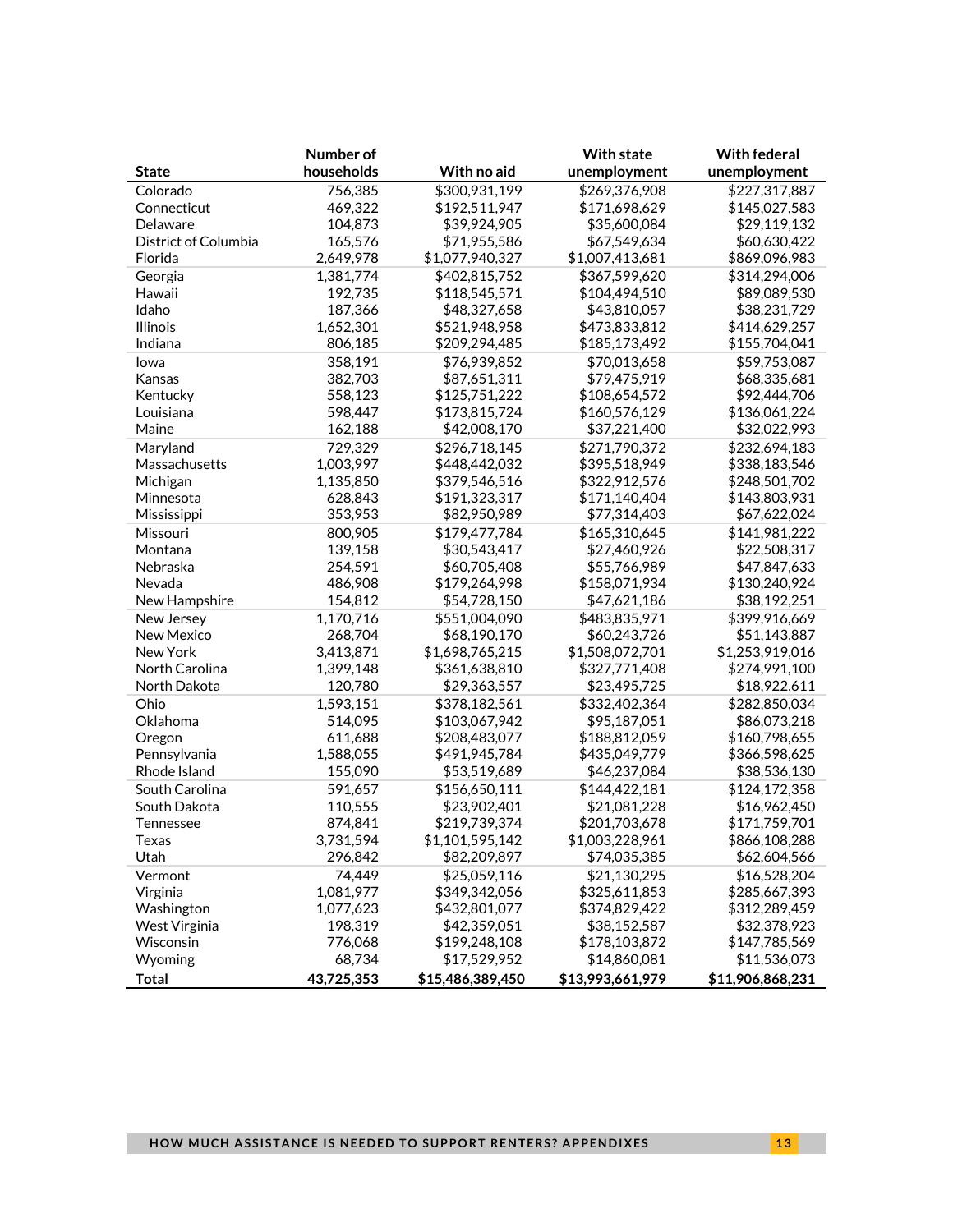# <span id="page-13-0"></span>**Note**

<span id="page-13-1"></span><sup>1</sup> Ben Zipperer and Elise Gould, "Unemployment Filing Failures: New Survey Confirms That Millions of Jobless Were Unable to File an Unemployment Insurance Claim," *Working Economics* (blog), Economic Policy Institute, April 28, 2020, [https://www.epi.org/blog/unemployment-filing-failures-new-survey-confirms-that-millions-of](https://www.epi.org/blog/unemployment-filing-failures-new-survey-confirms-that-millions-of-jobless-were-unable-to-file-an-unemployment-insurance-claim/)[jobless-were-unable-to-file-an-unemployment-insurance-claim/](https://www.epi.org/blog/unemployment-filing-failures-new-survey-confirms-that-millions-of-jobless-were-unable-to-file-an-unemployment-insurance-claim/)